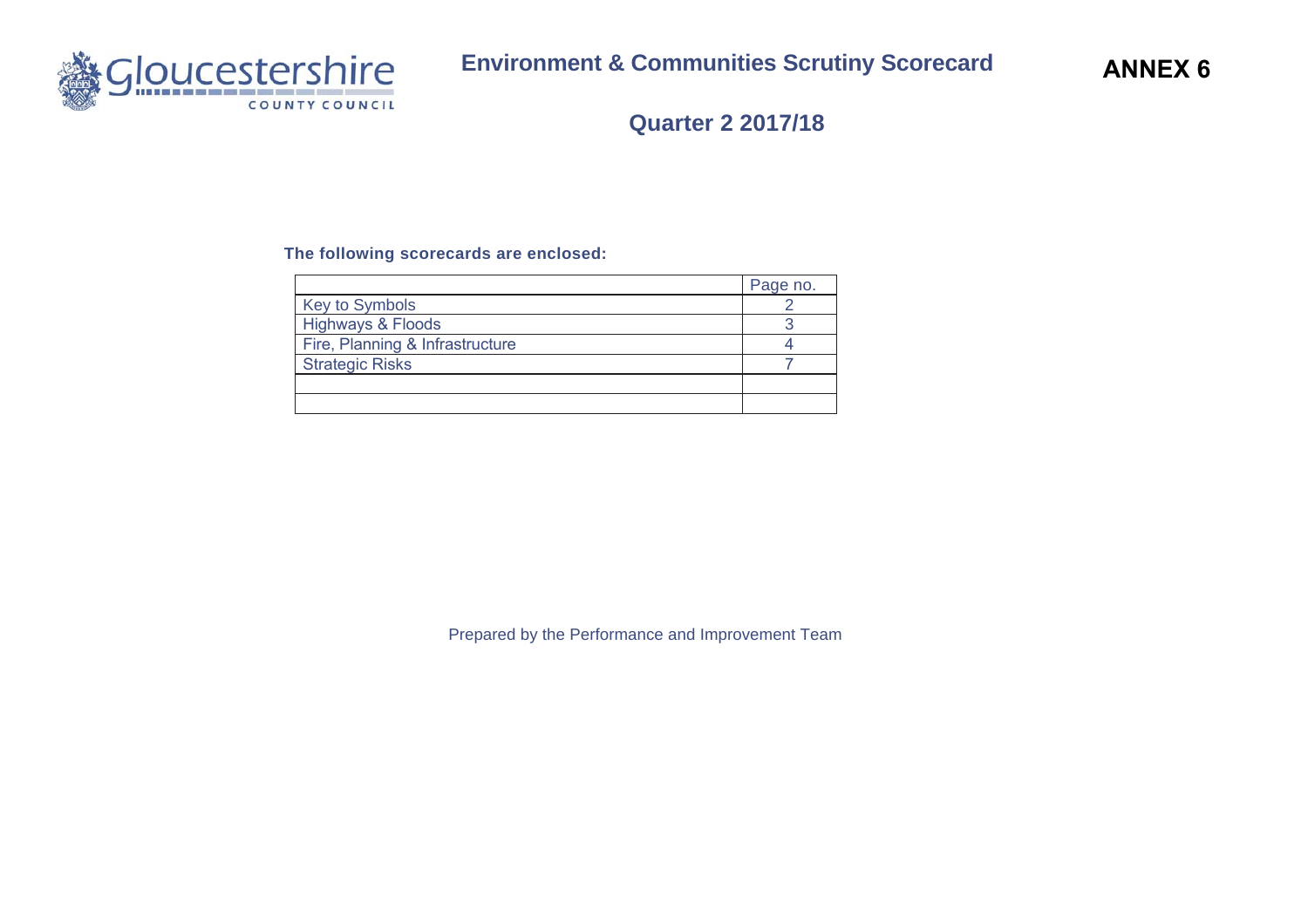## **Key to Symbols**

|                     | <b>Reporting Basis</b>                        |
|---------------------|-----------------------------------------------|
| Year to Date        | Performance accumulated over the year         |
| <b>Rolling Year</b> | Average performance over a 12 month<br>period |
| Annual              | Performance measured once a year              |
| Latest<br>Quarter   | Performance this quarter                      |
| Snapshot            | Performance at a particular point in time     |
| Forecast            | Predicted position at the end of the year     |

|                      | Performance better than tolerance                                           |
|----------------------|-----------------------------------------------------------------------------|
|                      | Performance within tolerance                                                |
|                      | Performance worse than tolerance                                            |
|                      | No information                                                              |
|                      | Missing target                                                              |
|                      | No value                                                                    |
|                      | Value Increasing (Smaller is Better)                                        |
|                      | Value Decreasing (Smaller is Better)                                        |
| ູ                    | Value Increasing (Bigger is Better)                                         |
| ×                    | Value Decreasing (Bigger is Better)                                         |
|                      | No change                                                                   |
| Bigger is better     | A bigger value for this measure is good                                     |
| Smaller is<br>better | A smaller value for this measure is good                                    |
| Plan is best         | Where it is best for performance to be on target rather than above or below |

**Key to Symbols - Risk**

#### The Gloucestershire Risk Matrix

| <b>Risk</b>                     | <b>Impact/Consequence</b> |                                |                      |                   |                      |  |  |  |  |  |  |
|---------------------------------|---------------------------|--------------------------------|----------------------|-------------------|----------------------|--|--|--|--|--|--|
| <b>Likelihood</b>               | 1<br>Insignificant        | $\overline{2}$<br><b>Minor</b> | 3<br><b>Moderate</b> | 4<br><b>Major</b> | 5<br><b>Critical</b> |  |  |  |  |  |  |
| <b>Almost</b><br>certain<br>(5) | 5                         | 10                             | 15                   | 20                | 25                   |  |  |  |  |  |  |
| <b>Likely</b><br>(4)            | 4                         | 8                              | 12                   | 16                | 20                   |  |  |  |  |  |  |
| <b>Probable</b><br>(3)          | 3                         | 6                              | 9                    | 12                | 15                   |  |  |  |  |  |  |
| <b>Possible</b><br>(2)          | $\overline{2}$            | $\overline{4}$                 | 6                    | 8                 | 10                   |  |  |  |  |  |  |
| Rare<br>(1)                     | 1                         | 2                              | 3                    | 4                 | 5                    |  |  |  |  |  |  |

#### Risk Rating (calculated by multiplying the Impact with the Likelihood of each risk)

| <b>Level of</b><br><b>Risk</b> | <b>Score</b> |
|--------------------------------|--------------|
| Low                            | 1 - 6        |
| <b>Moderate</b>                | $7 - 12$     |
| <b>High</b>                    | $13 - 25$    |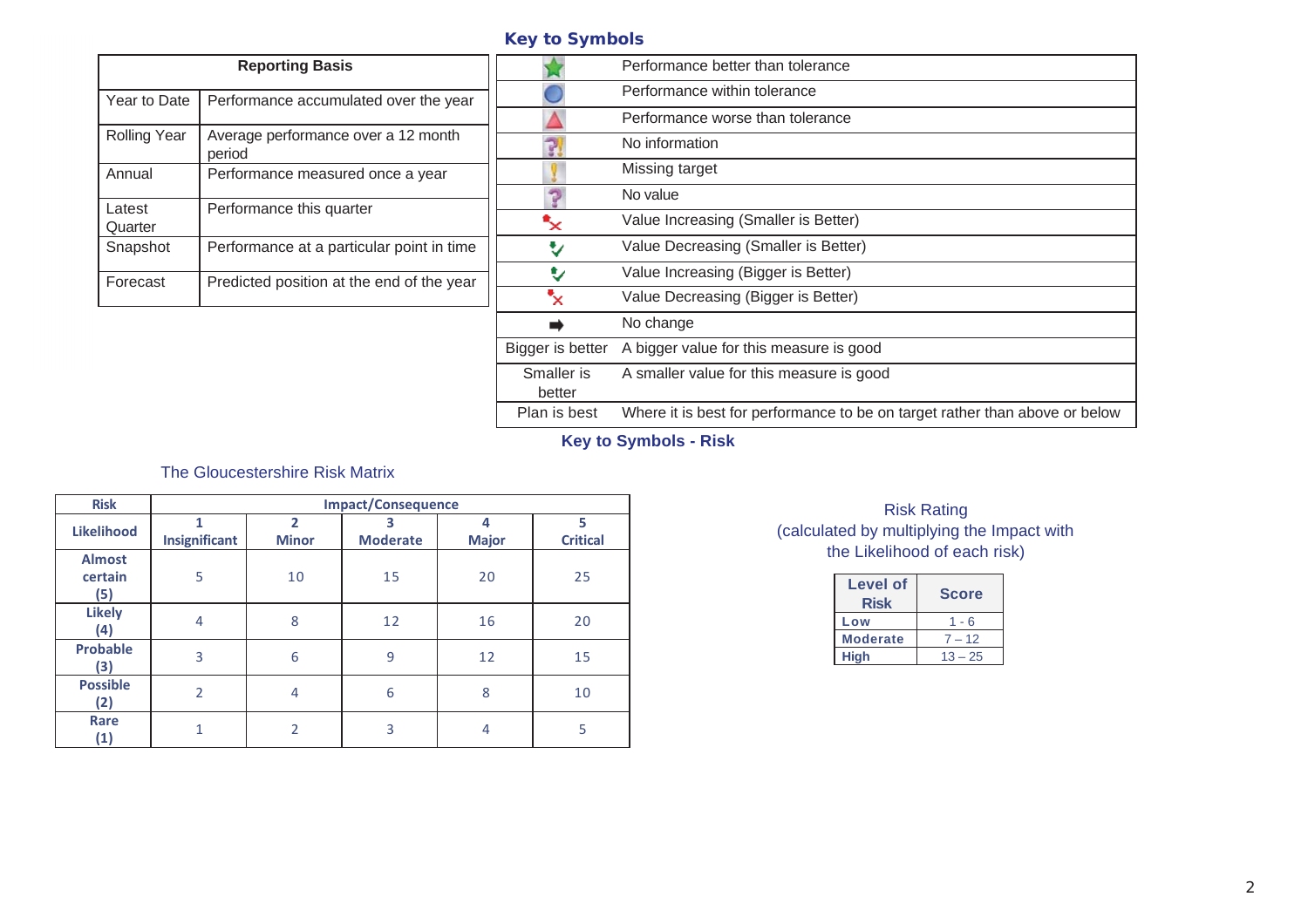## **Highways & Floods**

|                                                                                                      | Quarterly Trend Analysis - Against a Target |                           |        |                                                                  |         |        |        |                        |  |                                                                                                                                                                                             |                      |  |  |
|------------------------------------------------------------------------------------------------------|---------------------------------------------|---------------------------|--------|------------------------------------------------------------------|---------|--------|--------|------------------------|--|---------------------------------------------------------------------------------------------------------------------------------------------------------------------------------------------|----------------------|--|--|
|                                                                                                      | Good<br>Performance<br>High/Low             | Reporting<br><b>Basis</b> |        | Q2 (2016/17) Q3 (2016/17) Q4 (2016/17) Q1 (2017/18) Q2 (2017/18) |         |        |        | Q2 Target<br>(2017/18) |  | Comments Q2 (2017/18)                                                                                                                                                                       |                      |  |  |
| 28 day defects repaired or<br>made safe - overall %<br>repaired in time (other<br>defects)           | Bigger is<br>Better                         | Latest<br>Quarter         | 98.5 % | 95.8 %                                                           | 92.8%   | 96.4 % | 98.0 % | 95.0 %                 |  |                                                                                                                                                                                             | Publicly<br>Reported |  |  |
| 28 day defects repaired or<br>made safe - % of which are<br>potholes                                 | Bigger is<br><b>Better</b>                  |                           |        |                                                                  |         | 43.6 % |        |                        |  | The implementation of a trial process using a jet patcher<br>for safety and non safety defects has required a review of<br>the data collection method, figures currently being<br>Ireviewed | Publicly<br>Reported |  |  |
| % delivery of the annual<br>gulley emptying<br>programme                                             | Bigger is<br>Better                         | Latest<br>Quarter         | 58.0 % | 83.5 %                                                           | 100.0%  | 34.0 % | 52.0%  | 42.0 %                 |  |                                                                                                                                                                                             | Publicly<br>Reported |  |  |
| % of Sustainable Urban<br>Drainage responses made<br>to Local Planning<br>Authorities within 21 days | Bigger is<br>Better                         | Latest<br>Quarter         | 95.4%  | 100.0%                                                           | 100.0 % | 98.0 % | 98.0 % | 95.0 %                 |  |                                                                                                                                                                                             | Publicly<br>Reported |  |  |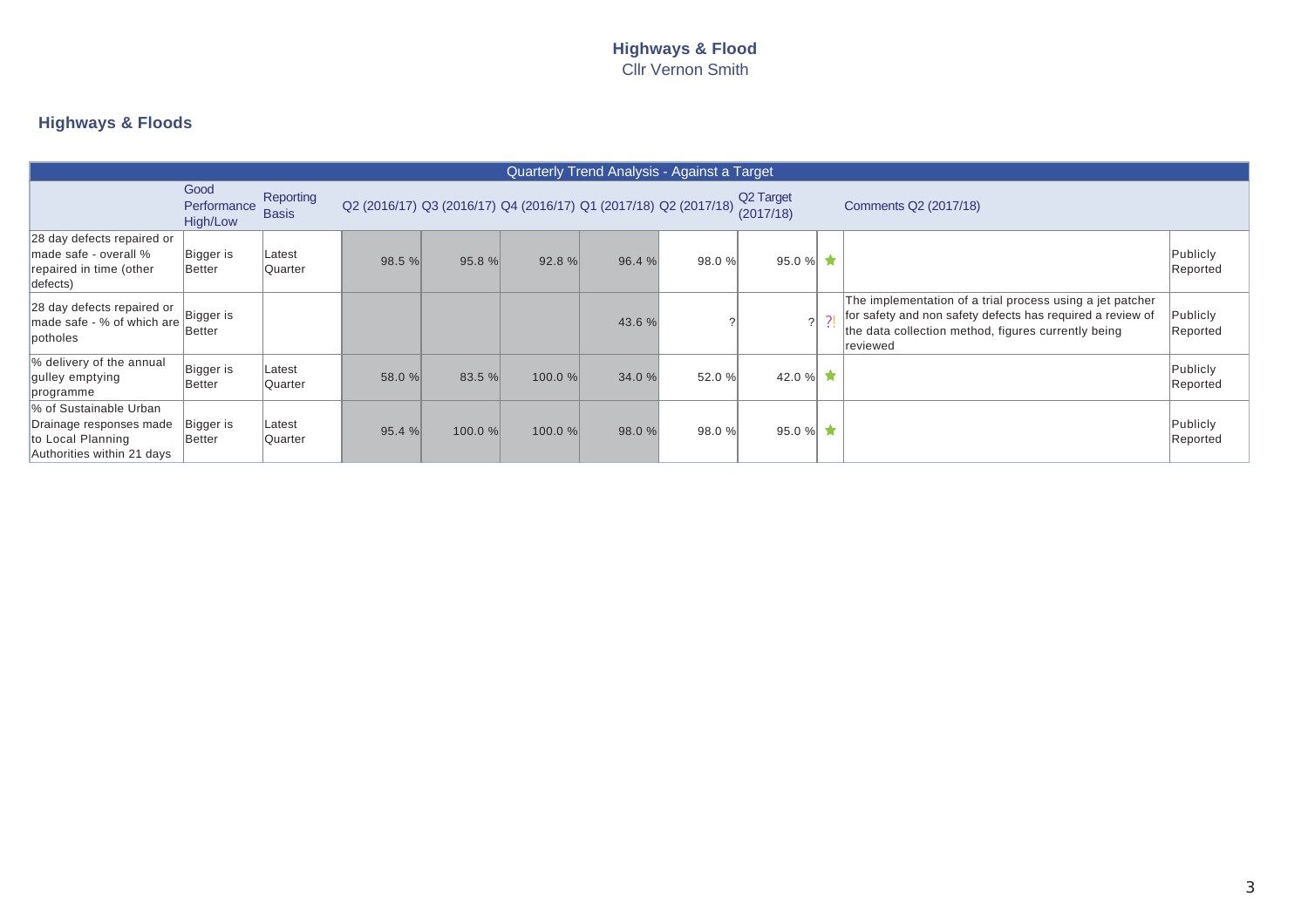#### **Fire, Planning & Infrastructure** Cllr Nigel Moor

## **Trading Standards**

|                                                                                                                                                                                                     |                                 |                           |                                                                  |  | Quarterly Trend Analysis - Against a Target |         |                                    |                                                                                                                                                                                                                                                                                                                                                                                                                                                                                                                                                                                                                                                                                                                                                                                                                                        |                      |
|-----------------------------------------------------------------------------------------------------------------------------------------------------------------------------------------------------|---------------------------------|---------------------------|------------------------------------------------------------------|--|---------------------------------------------|---------|------------------------------------|----------------------------------------------------------------------------------------------------------------------------------------------------------------------------------------------------------------------------------------------------------------------------------------------------------------------------------------------------------------------------------------------------------------------------------------------------------------------------------------------------------------------------------------------------------------------------------------------------------------------------------------------------------------------------------------------------------------------------------------------------------------------------------------------------------------------------------------|----------------------|
|                                                                                                                                                                                                     | Good<br>Performance<br>High/Low | Reporting<br><b>Basis</b> | Q2 (2016/17) Q3 (2016/17) Q4 (2016/17) Q1 (2017/18) Q2 (2017/18) |  |                                             |         | Q <sub>2</sub> Target<br>(2017/18) | Comments Q2 (2017/18)                                                                                                                                                                                                                                                                                                                                                                                                                                                                                                                                                                                                                                                                                                                                                                                                                  |                      |
| Number of<br>complaints/reports of scam<br>activity against vulnerable<br>individuals (includes<br>doorstep crime)                                                                                  | Bigger is<br>Better             |                           |                                                                  |  | 83                                          | 160     | 190                                | The target is based on the number of reports receive last<br>year. The number of reports received is entirely<br>dependant on referrals from other services, mainly Adult<br>Social Care, The Police and the national call centre who<br>act as the first point of contact between the public and all<br>Trading Standards Services across the country.<br>This is the second quarter the figures are below target.<br>Further analysis of the source of complaints is required to<br>see whether this is a general downturn in reporting by all<br>our partners or whether there is any particular partner<br>providing fewer reports. We will then have to determine<br>whether we can influence the level of reporting or whether<br>we have to review our target to reflect a realistic level of<br>information into this Service. | Publicly<br>Reported |
| % of complaints/reports of<br>scam activity against<br>vulnerable individuals<br>where there is a trader<br>present or immediate risk<br>of additional loss<br>responded to within 1<br>working day | Bigger is<br>Better             |                           |                                                                  |  | 100.0%                                      | 100.0 % | 100.0 %                            |                                                                                                                                                                                                                                                                                                                                                                                                                                                                                                                                                                                                                                                                                                                                                                                                                                        | Publicly<br>Reported |

# **Road Safety**

|                                                                 | Quarterly Trend Analysis - Against a Target |                           |           |                 |           |           |                  |                       |  |                                                                                                                                                                                                                                                                                                                                                                                     |                      |  |  |  |
|-----------------------------------------------------------------|---------------------------------------------|---------------------------|-----------|-----------------|-----------|-----------|------------------|-----------------------|--|-------------------------------------------------------------------------------------------------------------------------------------------------------------------------------------------------------------------------------------------------------------------------------------------------------------------------------------------------------------------------------------|----------------------|--|--|--|
|                                                                 | Good<br>Performance<br>High/Low             | Reporting<br><b>Basis</b> | Q2 (2016) | Q3 (2016)       | Q4 (2016) | Q1 (2017) | Q2 (2017)        | Q2 Forecast<br>(2017) |  | Comments Q2 (2017)                                                                                                                                                                                                                                                                                                                                                                  |                      |  |  |  |
| Number of killed and<br>seriously injured people                | Smaller is<br><b>Better</b>                 | Year to Date              | 136       | 207             | 277       | 66        | 134 <sub>1</sub> | 136                   |  | National reports on casualty data suggest that the change<br>in the method of reporting of serious casualties has<br>resulted in an increase of 20% compared to the previous<br>years. Serious casualty figures should continue to be used<br>with caution, particularly when reporting KSI data. The<br>quarter 2 result is 2 casualties lower than at the same stage<br>in 2016 . | Publicly<br>Reported |  |  |  |
| (A) Number of killed and<br>seriously injured children          | Smaller is<br>Better                        | Year to Date              |           | 14 <sub>h</sub> | 20        |           | 10 <sup>1</sup>  |                       |  | The quarter 2 result is similar to the same stage in 2016,<br>which was 8.                                                                                                                                                                                                                                                                                                          | Publicly<br>Reported |  |  |  |
| $(B)$ Number of killed and<br>seriously injured older<br>people | Smaller is<br>Better                        | Year to Date              | $35$      | 48              | 59        | 12        | 27               | 35                    |  | The quarter 2 result is 8 casualties lower than at the same<br>stage in 2016.                                                                                                                                                                                                                                                                                                       | Publicly<br>Reported |  |  |  |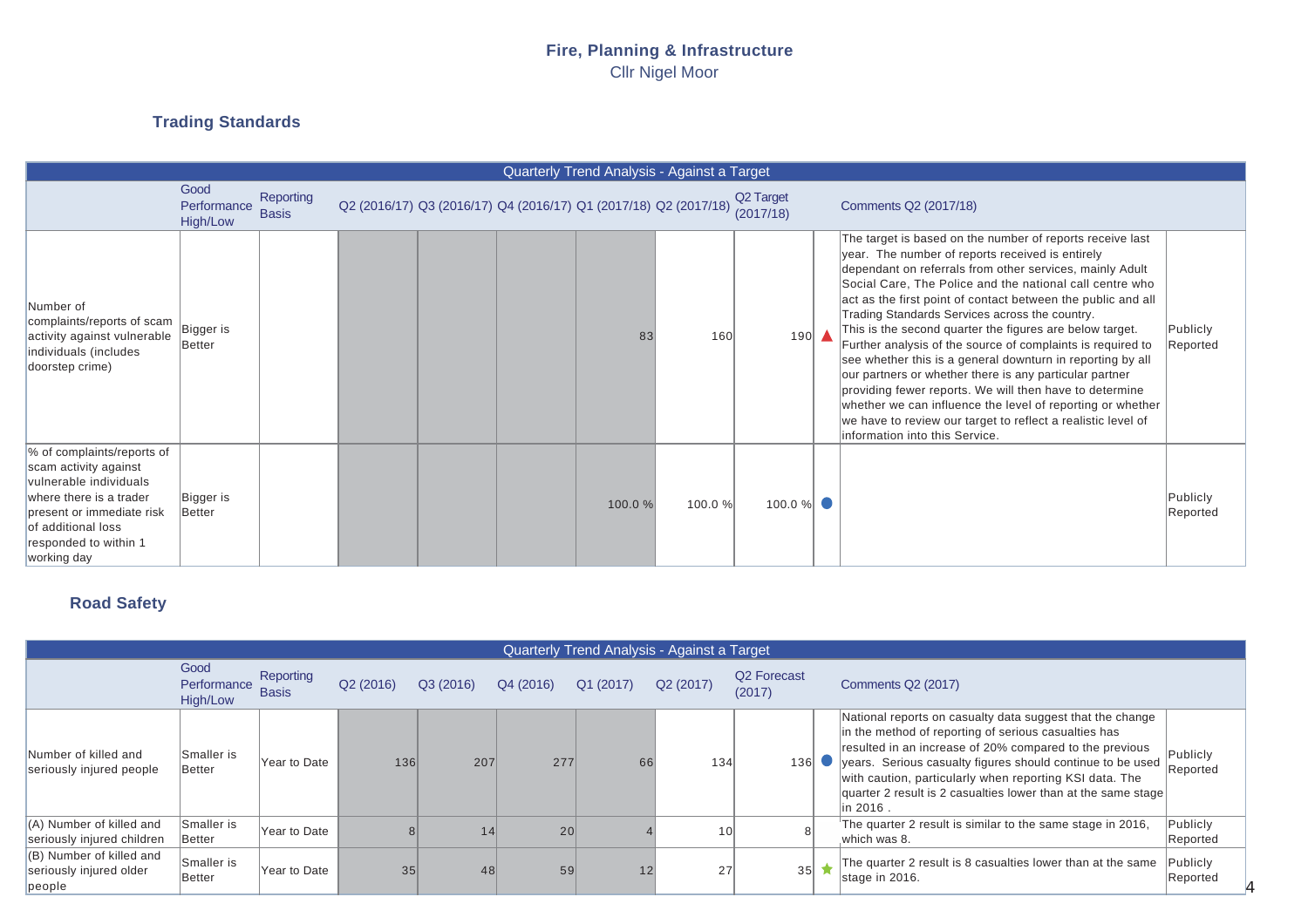## **Parking & Passenger Transport**

|                                                                     |                                 |                           |        |        |        | Quarterly Trend Analysis - Against a Target                      |        |                        |                       |                      |
|---------------------------------------------------------------------|---------------------------------|---------------------------|--------|--------|--------|------------------------------------------------------------------|--------|------------------------|-----------------------|----------------------|
|                                                                     | Good<br>Performance<br>High/Low | Reporting<br><b>Basis</b> |        |        |        | Q2 (2016/17) Q3 (2016/17) Q4 (2016/17) Q1 (2017/18) Q2 (2017/18) |        | Q2 Target<br>(2017/18) | Comments Q2 (2017/18) |                      |
| Cost per journey<br>(community transport)<br>journeys)              | Smaller is<br>lBetter           | Latest<br>lQuarter        | £4.46  | £3.75  | £4.00  | £3.61                                                            | £3.90  | £4.00                  |                       | Publicly<br>Reported |
| Number of bus services in<br>receipt of subsidy                     | Plan is Best                    | Year to Date              | 104    | 103    | 105    | 105                                                              | 103    | 105                    |                       | Publicly<br>Reported |
| Number of community<br>transport bus journeys                       | Bigger is<br>Better             | Year to Date              | 31,173 | 33,319 | 32,802 | 31,607                                                           | 26,623 | 26,000                 |                       | Publicly<br>Reported |
| Average cost per single<br>passenger journey on<br>public transport | Smaller is<br>Better            |                           | £1.38  | £1.38  | £1.38  | £1.45                                                            | £1.45  | £1.45                  |                       | Publicly<br>Reported |

#### **Fire & Rescue**

|                                                                                    |                                 |                           |       |                                                                  |        | Quarterly Trend Analysis - Against a Target |        |                                    |                                                                                                                                                                                                                                                                                               |                      |
|------------------------------------------------------------------------------------|---------------------------------|---------------------------|-------|------------------------------------------------------------------|--------|---------------------------------------------|--------|------------------------------------|-----------------------------------------------------------------------------------------------------------------------------------------------------------------------------------------------------------------------------------------------------------------------------------------------|----------------------|
|                                                                                    | Good<br>Performance<br>High/Low | Reporting<br><b>Basis</b> |       | Q2 (2016/17) Q3 (2016/17) Q4 (2016/17) Q1 (2017/18) Q2 (2017/18) |        |                                             |        | Q <sub>2</sub> Target<br>(2017/18) | Comments Q2 (2017/18)                                                                                                                                                                                                                                                                         |                      |
| Number of Safe and Well<br>lvisits undertaken                                      | Bigger is<br>lBetter            | Year to Date              | 1,711 | 1,564                                                            | 1,730  | 1,661                                       | 1,702  | 1,700                              |                                                                                                                                                                                                                                                                                               | Publicly<br>Reported |
| % of incidents of dwelling<br>fires attended within 8<br>minutes - Risk Category 1 | Bigger is<br>Better             | Latest<br>Quarter         | 91.7% | 92.0%                                                            | 77.0 % | 70.0%                                       | 85.0 % | 80.0 % $\star$                     |                                                                                                                                                                                                                                                                                               | Publicly<br>Reported |
| % of Safe and Well visits<br>undertaken to those in high Better<br>risk groups     | Bigger is                       |                           |       |                                                                  |        | 75.0 %                                      | 69.0 % | 75.0 %                             | The Safe and Wells visits carried out following the Grenfell<br>fire and the high visibility reassurance campaigns have<br>diluted the results of visits within high risk factors. Post-<br>Grenfell, the focus is now on proactive prevention work in<br>the County's Category 1 risk areas. | Publicly<br>Reported |
| Number of Accidental<br>dwelling fires                                             | Smaller is<br>Better            | Year to Date              | 76    | 72                                                               | 68     | 62                                          | 60     | 73                                 |                                                                                                                                                                                                                                                                                               | Publicly<br>Reported |
| Number of Deliberate<br>dwelling fires                                             | <b>Smaller</b> is<br>Better     | Year to Date              | 6     | 5 <sup>1</sup>                                                   |        | 5                                           |        | 5 <sup>1</sup>                     |                                                                                                                                                                                                                                                                                               | Publicly<br>Reported |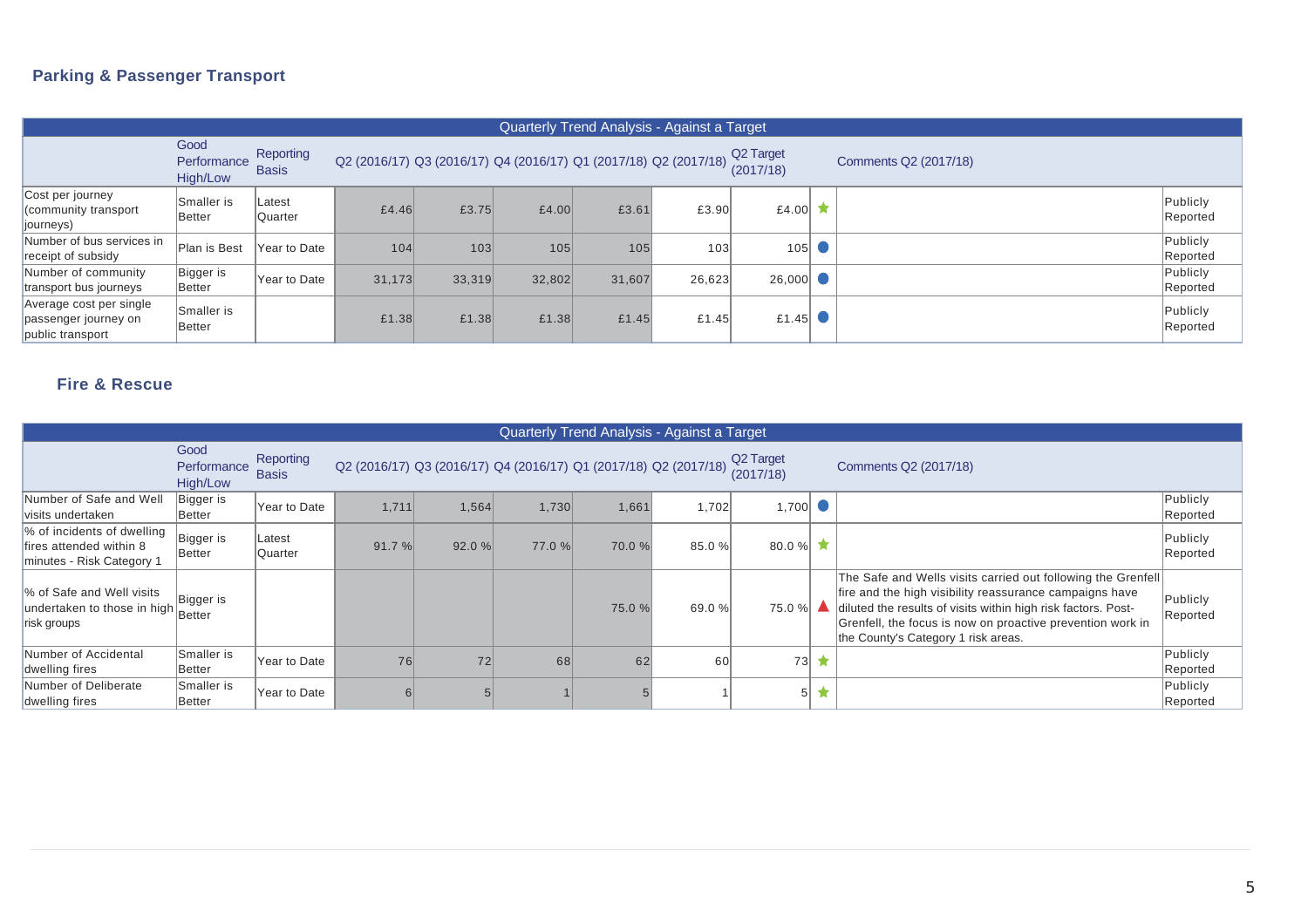## **Climate Change**

|                                                                                                  | Quarterly Trend Analysis - No Target (1 Quarter In Arrears)                                                                                            |              |        |        |         |         |       |                                                                                                                                                                                                                                                                                                          |                      |  |  |  |  |  |
|--------------------------------------------------------------------------------------------------|--------------------------------------------------------------------------------------------------------------------------------------------------------|--------------|--------|--------|---------|---------|-------|----------------------------------------------------------------------------------------------------------------------------------------------------------------------------------------------------------------------------------------------------------------------------------------------------------|----------------------|--|--|--|--|--|
|                                                                                                  | Good<br>Reporting<br>Q1 (2016/17) Q2 (2016/17) Q3 (2016/17) Q4 (2016/17) Q1 (2017/18) Comments Q1 (2017/18)<br>Performance<br><b>Basis</b><br>High/Low |              |        |        |         |         |       |                                                                                                                                                                                                                                                                                                          |                      |  |  |  |  |  |
| Renewable Energy<br>Generation (kWh) from the Bigger is<br>Council Estate (including<br>schools) | <b>Better</b>                                                                                                                                          | Snapshot     | 48,971 | 75.349 | 151.810 | 313.136 |       | Generation from solar PV on The Main Place, Coleford and Cirencester Fire<br>Station. Opportunities for increasing generation on the estate are being<br>3,791 investigated. Shire Hall refurbishment will include solar PV. We are no<br>longer reporting schools data as they are outside our control. | Publicly<br>Reported |  |  |  |  |  |
| Renewable Energy<br>Generation from the<br>Council Estate - % of total<br>energy consumption     | Bigger is<br>Better                                                                                                                                    | Year to Date | 0.20%  | 0.19%  | 0.20%   | 0.26%   | 0.25% | Generation from solar PV on The Main Place, Coleford and Cirencester Fire<br>Station. Opportunities for increasing generation on the estate are being<br>investigated. Shire Hall refurbishment will include solar PV. We are no<br>longer reporting schools data as they are outside our control.       | Publicly<br>Reported |  |  |  |  |  |

|                                                                                                          |                                  |                           |                                                                            |       | Quarterly Trend Analysis - Against a Target (1 Quarter In Arrears) |        |       |       |                                                                                                                                                                    |                      |
|----------------------------------------------------------------------------------------------------------|----------------------------------|---------------------------|----------------------------------------------------------------------------|-------|--------------------------------------------------------------------|--------|-------|-------|--------------------------------------------------------------------------------------------------------------------------------------------------------------------|----------------------|
|                                                                                                          | Good<br>Performance:<br>High/Low | Reporting<br><b>Basis</b> | Q1 (2016/17) Q2 (2016/17) Q3 (2016/17) Q4 (2016/17) Q1 (2017/18) Q1 Target |       |                                                                    |        |       |       | Comments Q1 (2017/18)                                                                                                                                              |                      |
| <b>Overall Council Carbon</b><br>Emission, buildings &<br>transport (excluding<br>schools) Tonnes of CO2 | lSmaller is<br><b>Better</b>     | <b>Year to Date</b>       | 2.864                                                                      | 5.477 | 9.611                                                              | 13.578 | 2,006 | 2.600 | Significantly ahead of target performance due to the on-<br>going LED street lighting works and improvements to Shire $\vert$<br>Hall, together with mild weather. | Publicly<br>Reported |

#### **Waste**

|                                                                |             |              | Quarterly Trend Analysis - Forecast - No Target |          |                       |          |
|----------------------------------------------------------------|-------------|--------------|-------------------------------------------------|----------|-----------------------|----------|
|                                                                | Good        | Reporting    | Forecast                                        | Forecast |                       |          |
|                                                                | Performance | <b>Basis</b> | Outturn                                         | Outturn  | Comments Q2 (2017/18) |          |
|                                                                | High/Low    |              | 2017/18 (Q1) 2017/18 (Q2)                       |          |                       |          |
| Cost to dispose of landfill waste per household (£s per annum) | Smaller is  | Forecast     | £53                                             | £55      |                       | Publicly |
|                                                                | Better      |              |                                                 |          |                       | Reported |

| Quarterly Trend Analysis - Forecast Against a Target                         |                                 |                           |                    |                    |                    |                            |                                                                 |                          |   |                       |                      |
|------------------------------------------------------------------------------|---------------------------------|---------------------------|--------------------|--------------------|--------------------|----------------------------|-----------------------------------------------------------------|--------------------------|---|-----------------------|----------------------|
|                                                                              | Good<br>Performance<br>High/Low | Reporting<br><b>Basis</b> | Outturn<br>2014/15 | Outturn<br>2015/16 | Outturn<br>2016/17 | Forecast<br><b>Outturn</b> | Forecast<br><b>Outturn</b><br>2017/18 (Q1) 2017/18 (Q2) 2017/18 | Target<br><b>Outturn</b> |   | Comments Q2 (2017/18) |                      |
| Percentage of household<br>waste sent for reuse.<br>recycling and composting | Bigger is<br>Better             | lForecast                 | 47.14 %            | 47.35 %            | 51.87 %            | 54.64 %                    | 54.98 %                                                         | 54.00 %                  |   |                       | Publicly<br>Reported |
| Percentage of municipal<br>waste landfilled.                                 | Smaller is<br>Better            | Forecast                  | 53.99 %            | 52.19 %            | 49.74 %            | 46.43 %                    | 46.60 %                                                         | 46.00 %                  |   |                       | Publicly<br>Reported |
| Residual household waste<br>per household (kgs)                              | Smaller is<br>Better            | Forecast                  | 531                | 531                | 496                | 458                        | 455                                                             | 467                      |   |                       | Publicly<br>Reported |
| Overall residual waste<br>arisings (except HRC's)<br>Tonnes                  | Smaller is<br><b>Better</b>     | Forecast                  | 127,286            | 126,582            | 118,259            | 117.191                    | 116,565                                                         | 119,342                  |   |                       | Publicly<br>Reported |
| % of household waste sent<br>to landfill                                     | Smaller is<br><b>IBetter</b>    |                           |                    |                    |                    | 45.18 %                    | 44.84 %                                                         | 46.00 %                  | × |                       | Publicly<br>Reported |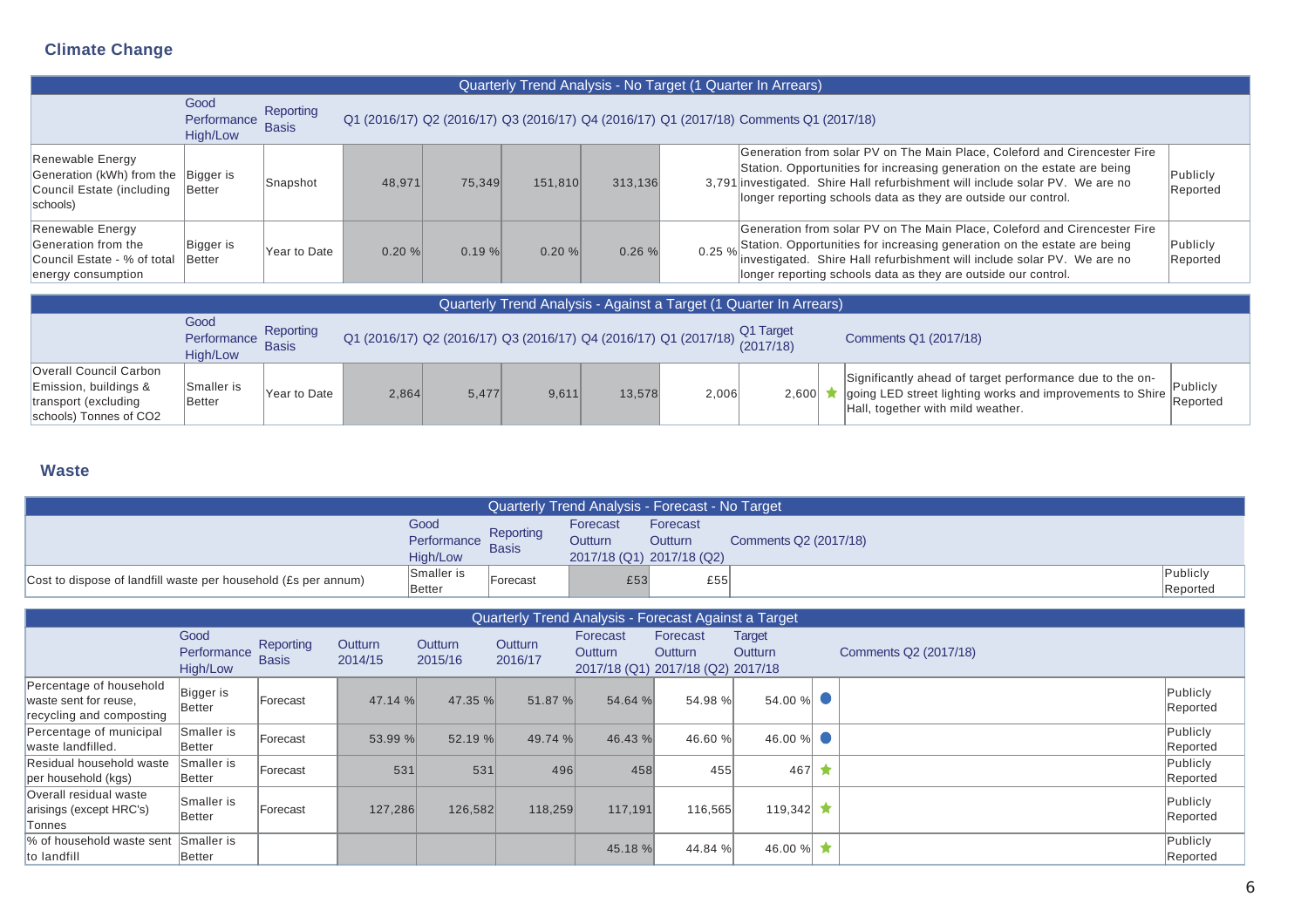## **Strategic Risk Register Summary**

|             |                                                                                                                                                                                                                                                |                   |                                           |                              | Strategic Risk 4: Waste Management                      |                              |                              |                               |                                                                                                                                                                                                                                                                                                                                                                                                                                                                              |
|-------------|------------------------------------------------------------------------------------------------------------------------------------------------------------------------------------------------------------------------------------------------|-------------------|-------------------------------------------|------------------------------|---------------------------------------------------------|------------------------------|------------------------------|-------------------------------|------------------------------------------------------------------------------------------------------------------------------------------------------------------------------------------------------------------------------------------------------------------------------------------------------------------------------------------------------------------------------------------------------------------------------------------------------------------------------|
| Ref.        | Risk                                                                                                                                                                                                                                           | Owner             | Inherent<br><b>Risk</b>                   | Residual<br>Risk Q2<br>16/17 | Residual<br>Risk Q3<br>16/17                            | Residual<br>Risk Q4<br>16/17 | Residual<br>Risk Q1<br>17/18 | Direction<br>of Travel        | Mitigating Actions for High or Changed<br><b>Residual Risks</b>                                                                                                                                                                                                                                                                                                                                                                                                              |
|             | Failure to deliver expected benefits/outcomes from the<br>$\boxplus$ SR4.1 Residual waste project impacting on future budgets and Riglar, Nigel<br>the environment.                                                                            |                   |                                           |                              | High 25 Moderate 10 Moderate 10 Moderate 10 Moderate 10 |                              |                              | ◆                             |                                                                                                                                                                                                                                                                                                                                                                                                                                                                              |
|             |                                                                                                                                                                                                                                                |                   | Strategic Risk 9: Gloucestershire Prevent |                              |                                                         |                              |                              |                               |                                                                                                                                                                                                                                                                                                                                                                                                                                                                              |
| Ref.        | Risk                                                                                                                                                                                                                                           | Owner             | Inherent<br><b>Risk</b>                   | Residual<br>Risk Q2<br>16/17 | Residual<br>Risk Q3<br>16/17                            | Residual<br>Risk Q4<br>16/17 | Residual<br>Risk Q1<br>17/18 | Direction<br>of Travel        | Mitigating Actions for High or Changed<br><b>Residual Risks</b>                                                                                                                                                                                                                                                                                                                                                                                                              |
| $\pm$ SR9.1 | Failure to deliver outcomes of the Prevent Strategy<br>impacting on the residents and businesses of<br>Gloucestershire                                                                                                                         | Edgar,<br>Stewart | High 20                                   | High $15$                    | High $15$                                               | High 15                      | High 15                      | $\Rightarrow$                 | Home Office 1 day Peer Review took place on<br>15th June 2017. Feedback report was positive<br>with partnership working being highlighted as<br>excellent.                                                                                                                                                                                                                                                                                                                   |
|             | Failure to deliver outcomes of the Prevent Strategy<br>$\boxplus$ SR9.2 impacting on the council's reputation due to exposure in<br>national media                                                                                             | Edgar,<br>Stewart | High 25                                   | High $15$                    | High $15$                                               | High 15                      | High 15                      | →                             |                                                                                                                                                                                                                                                                                                                                                                                                                                                                              |
|             | Strategic Risk 10: Emergency Response & Business Continuity Threats                                                                                                                                                                            |                   |                                           |                              |                                                         |                              |                              |                               |                                                                                                                                                                                                                                                                                                                                                                                                                                                                              |
| Ref.        | Risk                                                                                                                                                                                                                                           | Owner             | Inherent<br>Risk                          | Residual<br>Risk Q2<br>16/17 | Residual<br>Risk Q3<br>16/17                            | Residual<br>Risk Q4<br>16/17 | Residual<br>Risk Q1<br>17/18 | <b>Direction</b><br>of Travel | Mitigating Actions for High or Changed<br><b>Residual Risks</b>                                                                                                                                                                                                                                                                                                                                                                                                              |
|             | Inability of the Council or a key partner to effectively<br>ESR10.1 respond to an incident or event external to the council<br>that results in community disruption and failure to<br>return to normal, within required timescales.            | Edgar,<br>Stewart |                                           | High 15 Moderate 9           | Moderate 9                                              | Moderate 9                   | Moderate 9                   | $\rightarrow$                 |                                                                                                                                                                                                                                                                                                                                                                                                                                                                              |
|             | Inability of the Council or a key partner to effectively<br>$\boxed{\pm}$ SR10.2 respond to an incident or event that results in<br>significant service disruption and failure to return to<br>business as normal, within required timescales. | Edgar,<br>Stewart | Moderate 12                               | Moderate 9                   | Moderate 9                                              | Moderate 9                   | Moderate 9                   | ⇛                             |                                                                                                                                                                                                                                                                                                                                                                                                                                                                              |
|             | ESR10.3 Implications of the Policing and Crime Bill impacting on<br>the Fire & Rescue Service and County Council                                                                                                                               | Edgar,<br>Stewart | High 15                                   | High 15                      | High 15                                                 | High 15                      | High $15$                    | →                             | The Policing and Crime Bill received Royal<br>Assent on the 31 January 2017. Following<br>accession, with support from central<br>Government funds the OPCC appointed<br>external consultants to develop a business<br>case which will be considered and options<br>consulted upon as appropriate. Until the<br>outcome of the business case and the intention<br>of the PCC is known the strategic risk will<br>remain high due to the uncertainty of future<br>governance. |